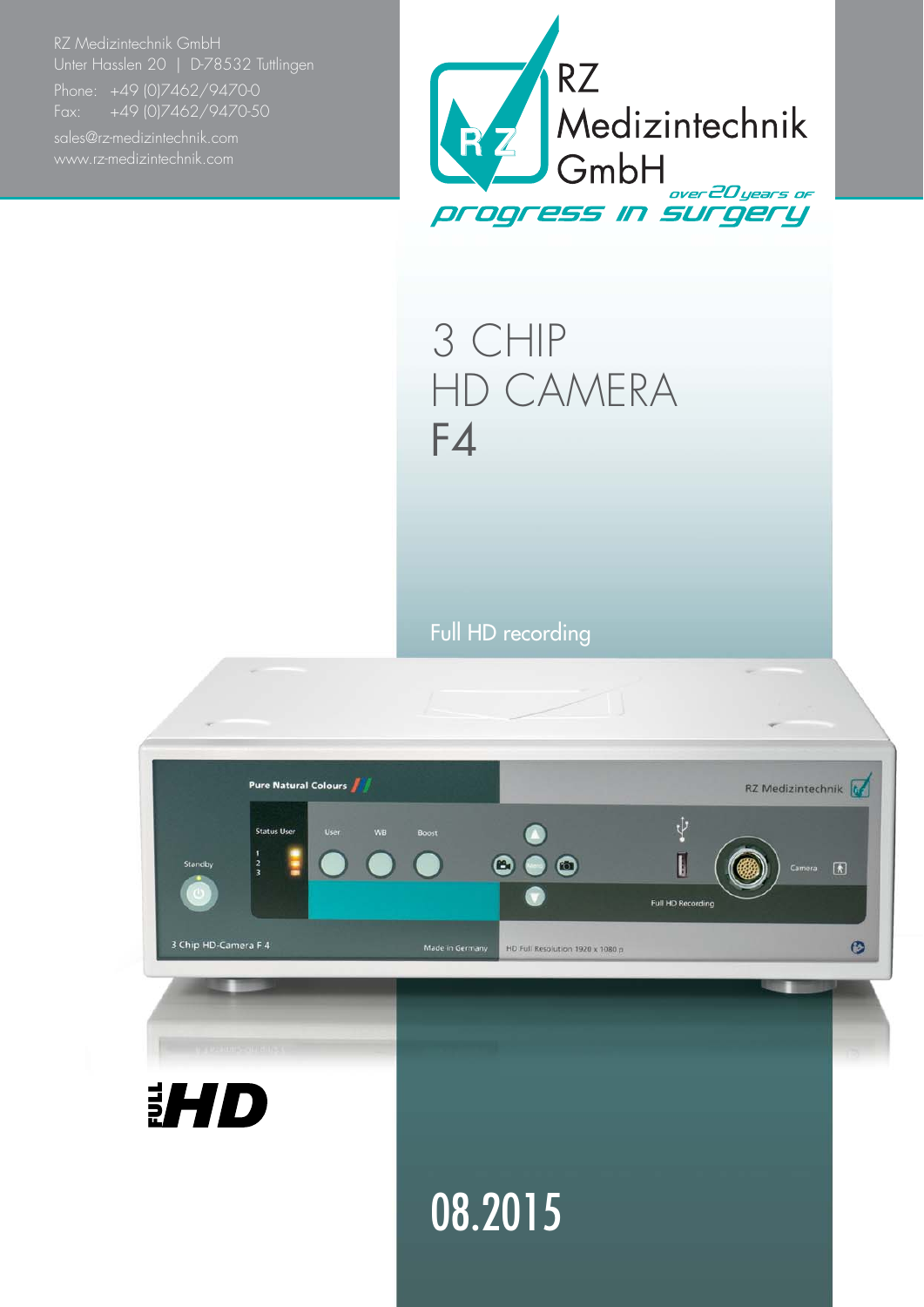

## 3 CHIP HD-CAMERA F4

We are proud to introduce our new milestone. The F4 brand new camera system combines our F3 system with a Full HD recording function. Pictures and movies can be stored easily on a USB pen drive. Recorded information can be used for an extensive documentation of the procedures.

- 3-Chip Full HD camera with latest MOS technology for brilliant picture quality
- Pure Natural Colors technology
- Multitude of digital video outputs for best possible picture transmission to medical grade monitors



• Mains cable • Operating manual



• 3 programmable remote control buttons • User-friendly multilingual menu allows a large variety of setups for individual procedures and surgeons preferences

4:3 standard Latest 3-Chip MOS 16:9 technology

Recording and image controls

 $\mathbf O$ 

# **2 CHIP HD-CAMER**

## **3 CHIP FULL HD IMAGING**





RECOMMENDED FOR ALL ENDOSCOPIC APPLICATIONS, SPECIALLY **LAP**

Full HD recording function

## **ERGONOMIC CAMERA HEAD**

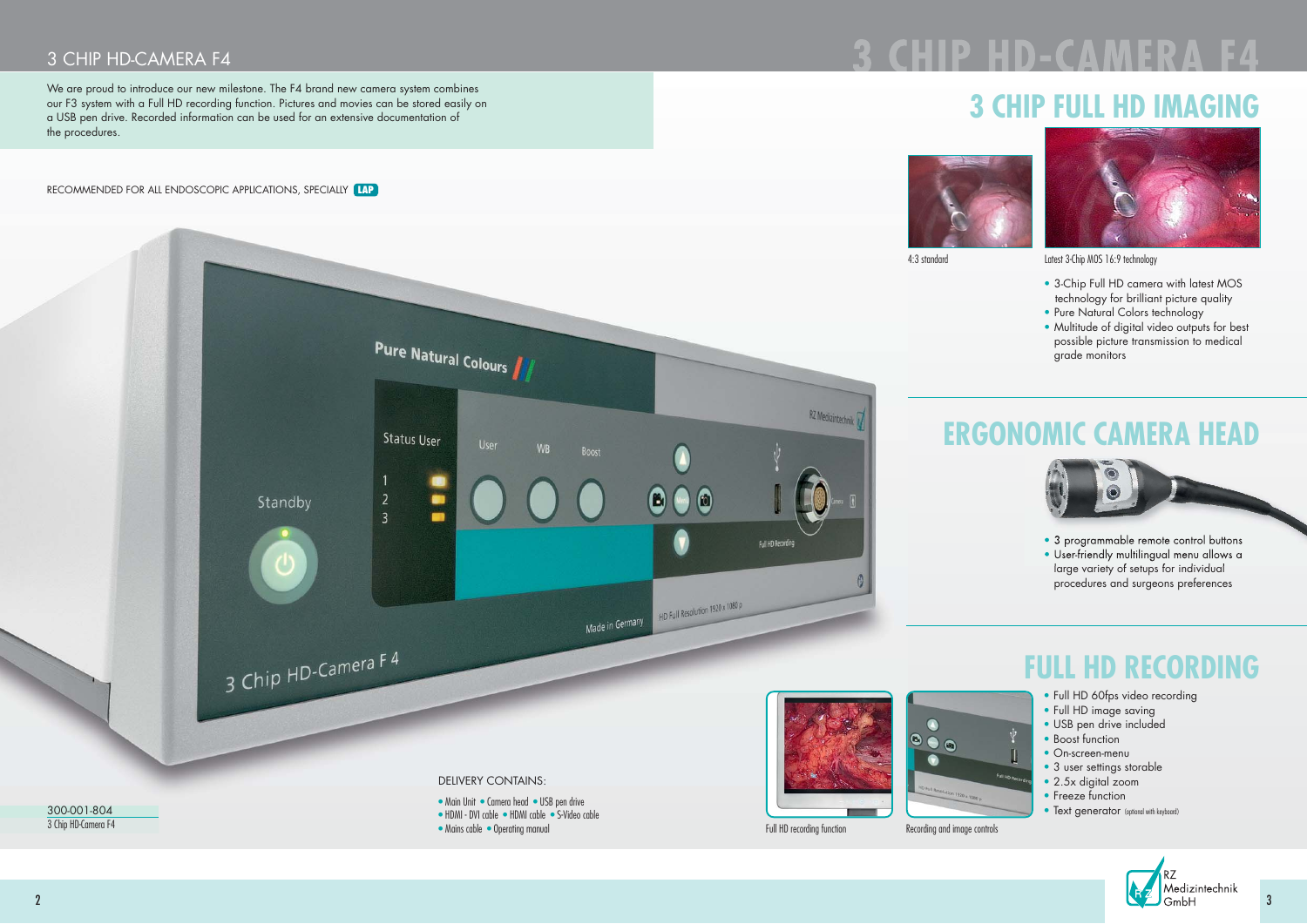## CAMERA HEAD

## **HIGH-END MULTIFUNCTIONAL CAMERA HEAD**



- Ergonomic design for effortless working
- Weight-reduced
- 3 programmable remote control buttons, all important functions available

 $\bullet$ 



- Soakable, STERRAD® 100S
- Ergonomic Buttons
- Small and compact design
- Cable length: 3m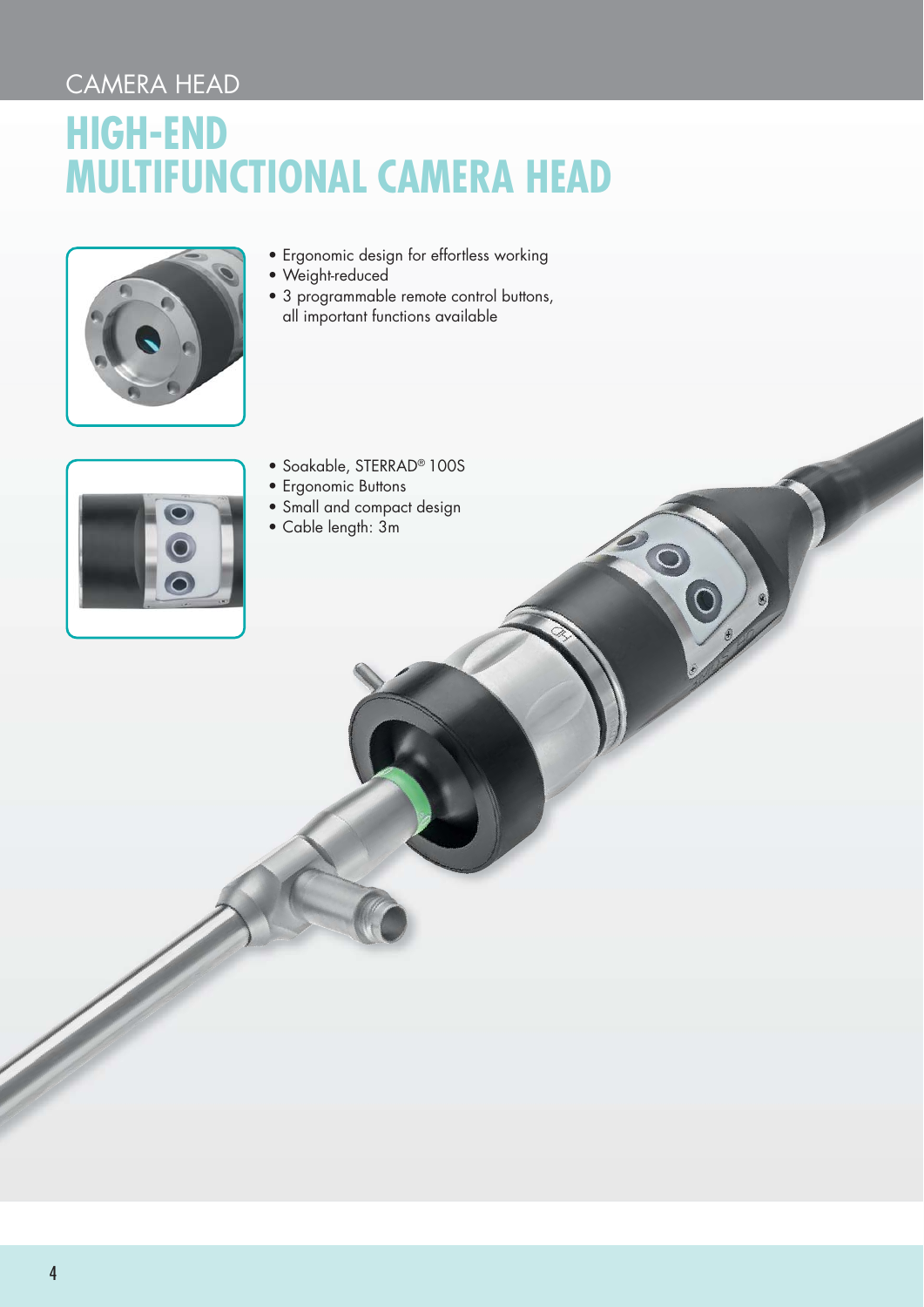# $\mathbf{D}$

### All RZ Full HD TV-Adapters with c-mount, soakable



| 250-025-014    | $f=14$ mm |
|----------------|-----------|
|                |           |
| 250-025-018    | $f=28$ mm |
| Automatic lock |           |

Ocular speculum activates locking mechanism and avoids scratches on the endoscope

| 300-001-813        | $f=14$ mm   |
|--------------------|-------------|
| 300-001-814        | $f = 25$ mm |
| 300-001-815        | $f=28$ mm   |
| <b>Manual lock</b> |             |



250-020-025 f=25mm (splitting 90/10)<br>250-020-030 f=30mm (splitting 90/10)  $f=30$ mm (splitting 90/10) Beamsplitter Allows simultaneous video and direct views

250-022-025 f=25mm 250-022-030 f=30mm 90° angled, with swivel and fixation







250-015-036 Zoom f=15 - 36mm

|          |          | 2.9mm ARTH HYS URO                                                     | $f=25$ mm                                                         |
|----------|----------|------------------------------------------------------------------------|-------------------------------------------------------------------|
|          | $\cdots$ | 4.0mm <b>ARTH HYS URO</b><br>5.0mm [AP]<br>10.0mm [AP]                 | $f=25$ mm<br>$f = 14$ mm $-f = 18$ mm<br>$f = 14$ mm $-f = 18$ mm |
| $\cdots$ | $\cdots$ | 2.9mm ARTH HYS URO<br>4.0mm ARTH HYS URO<br>5.0mm [LAP]<br>10.0mm [AP] | $f=14$ mm<br>$f=14$ mm<br>$f=14$ mm<br>not recommended            |
| $\cdots$ | $\cdots$ | 5.0mm <b>LAP</b><br>10.0mm [LAP]                                       | $f = 25$ mm $- f = 50$ mm<br>$f = 25$ mm $- f = 50$ mm            |

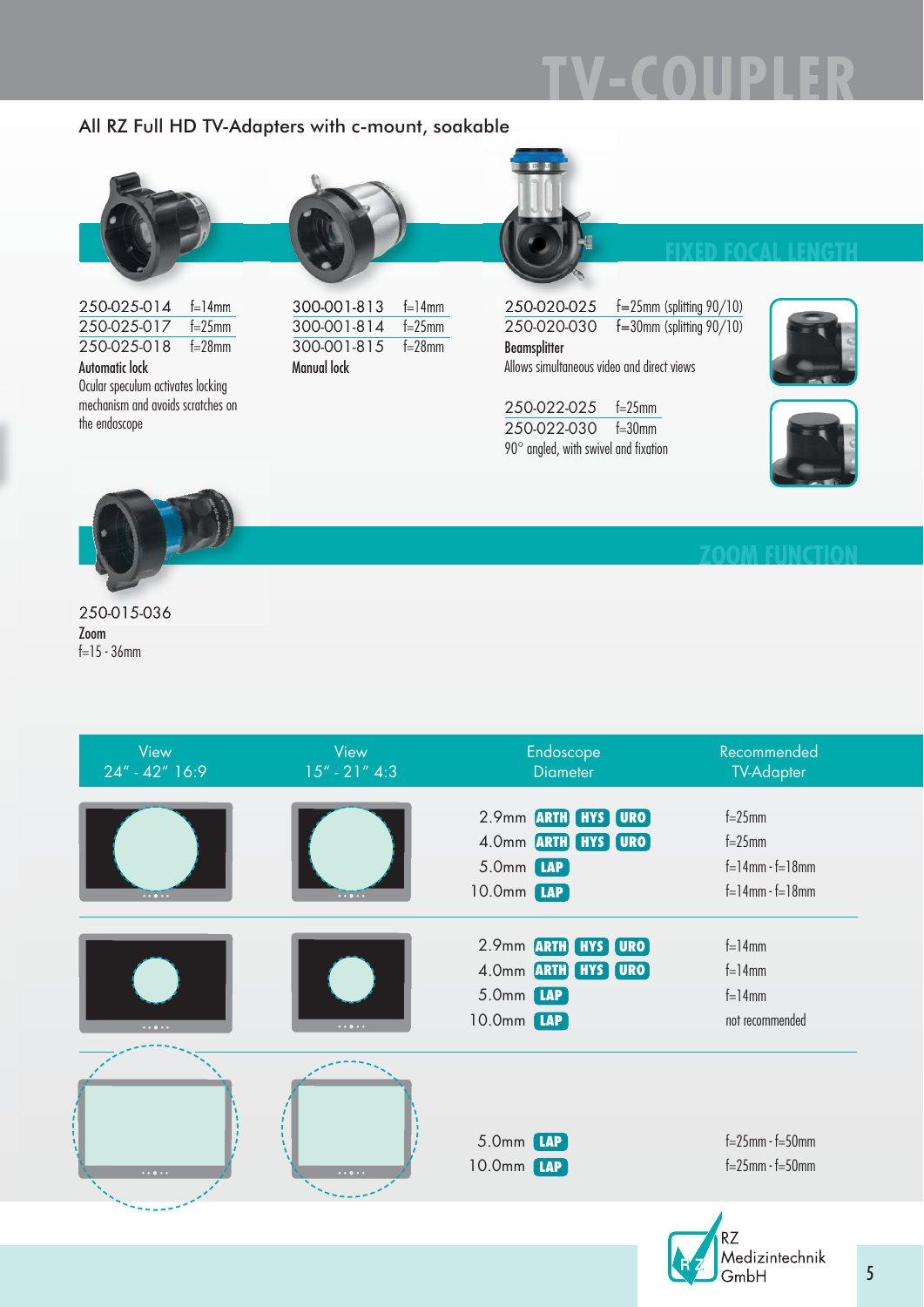## SETUP



300-001-616 (Optional)

## OPTIONAL ACCESSORIES



300-001-610 Footswitch for HD Cameras, cable length: 2m



300-001-616 Title generator keyboard, waterproof IP68 US-Layout, USB connector, cable 1.8m Color: grey, 305x140x15mm, 600gr.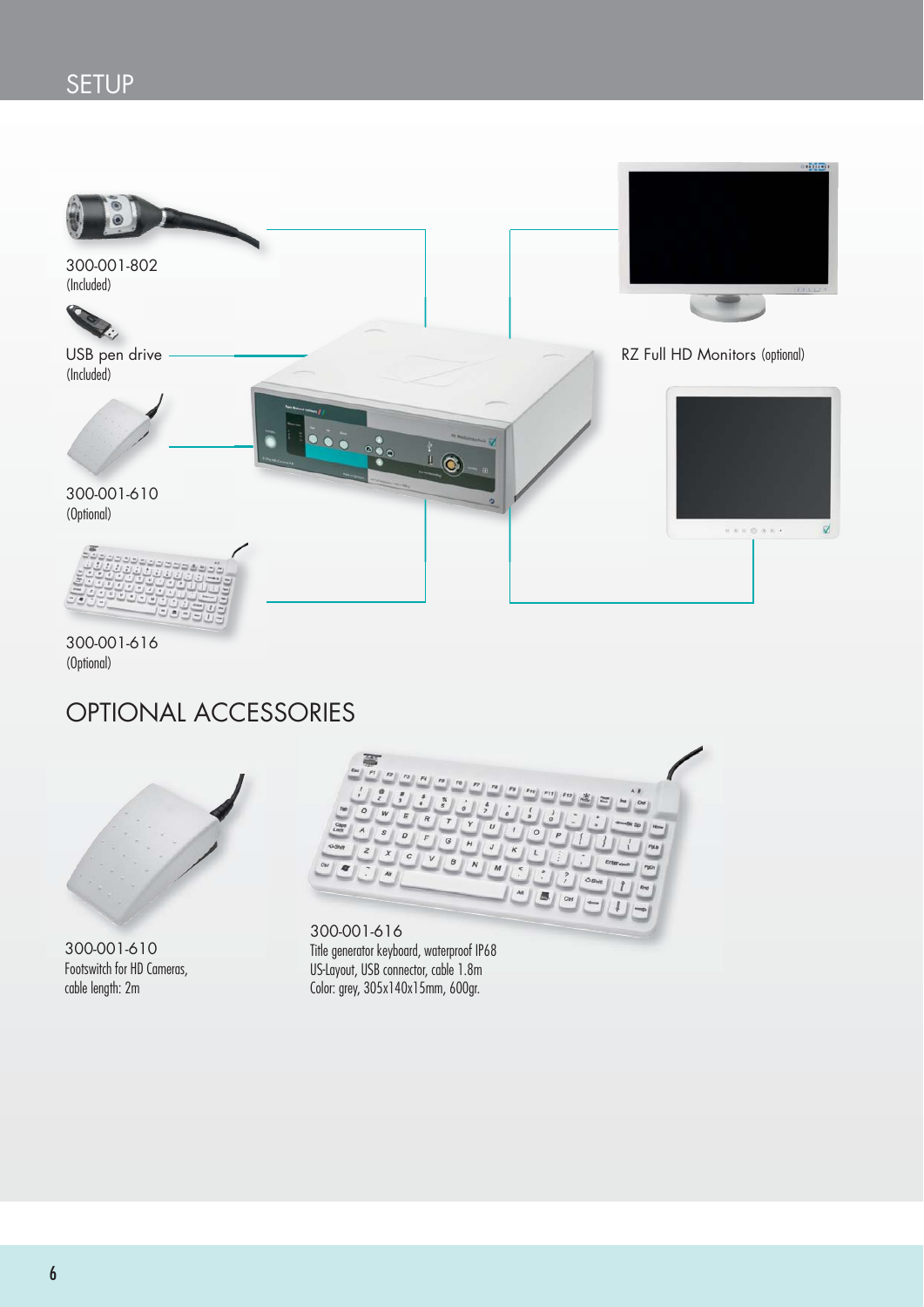

### RZ IPS Medical Display

Basic and reliable Full HD Monitors with brilliant picture qualitiy. Closed aluminium frame and glas front for improved scratch resistance and easier cleaning. Wide range of input possibilities.

| Model / Type     | 300-001-240                  | 300-001-244                                   | 300-001-246 | 300-001-247                                                          | 300-001-248 |
|------------------|------------------------------|-----------------------------------------------|-------------|----------------------------------------------------------------------|-------------|
| Size             |                              | 19" / 14.8x11.9 inches 24" / 20.4x12.8 inches |             | 26" / 22.7x12.7 inches 32" / 27.5x15.4 inches 42" / 34.6x19.6 inches |             |
| Resolution       | 1920x1200 (WUXGA)            |                                               |             |                                                                      |             |
| Signal Input     | SVideo, Composite, HDMI, DVI |                                               |             |                                                                      |             |
| <b>LCD</b> Panel | <b>IPS</b>                   |                                               |             |                                                                      |             |



### RZ HD iLumen RADIANCE

Superior HDTV capabilities and sophisticated signal processing produce sharp, accurate, true and very bright images. The RZ iLumen is the only medical- grade flat panel for simultaneous use as a Radiology, Fluoroscopy, Physiology, and/or minimally Invasive Surgery display.

| Model / Type     | 300-010-219                                           | 300-010-224            | 300-010-226              | 300-001-232            |
|------------------|-------------------------------------------------------|------------------------|--------------------------|------------------------|
| Size             | 19" / 14.8x11.9 inches                                | 24" / 20.4x12.8 inches | 26" / 22.7 x 12.7 inches | 32" / 27.5x15.4 inches |
| Resolution       | 1280x1024 (SXGA)                                      | 1920x1200 (WUXGA)      | 1920x1080 (FULL HD)      | 1920x1080 (FULL HD)    |
| Signal Input     | SDI, HD-SDI, RGBS, YPbPr, SVideo, Composite, DVI, VGA |                        |                          |                        |
| Viewing angle    | $178^\circ$                                           |                        |                          |                        |
| <b>LCD</b> Panel | <b>TFT Active Matrix with IPS</b>                     |                        |                          |                        |